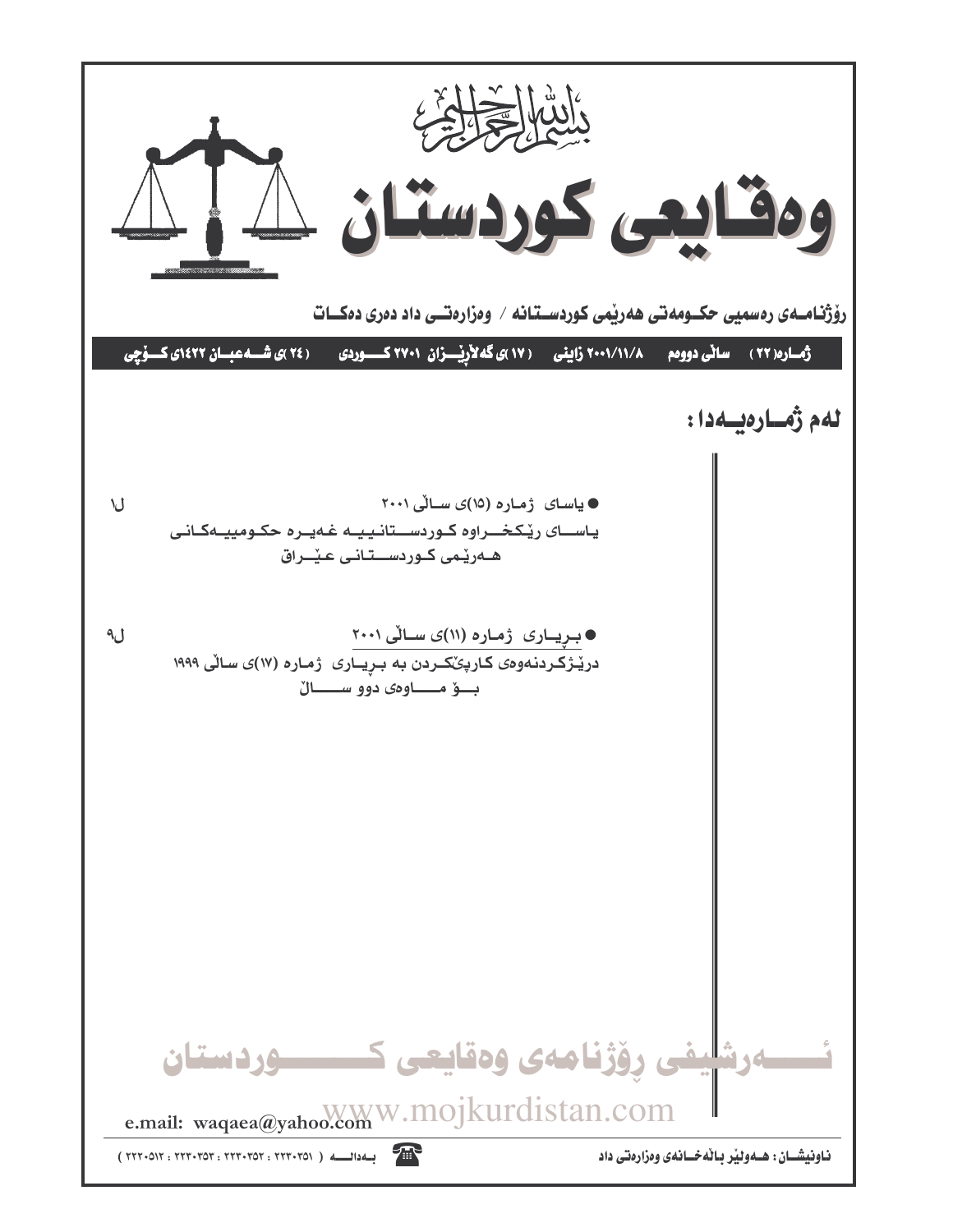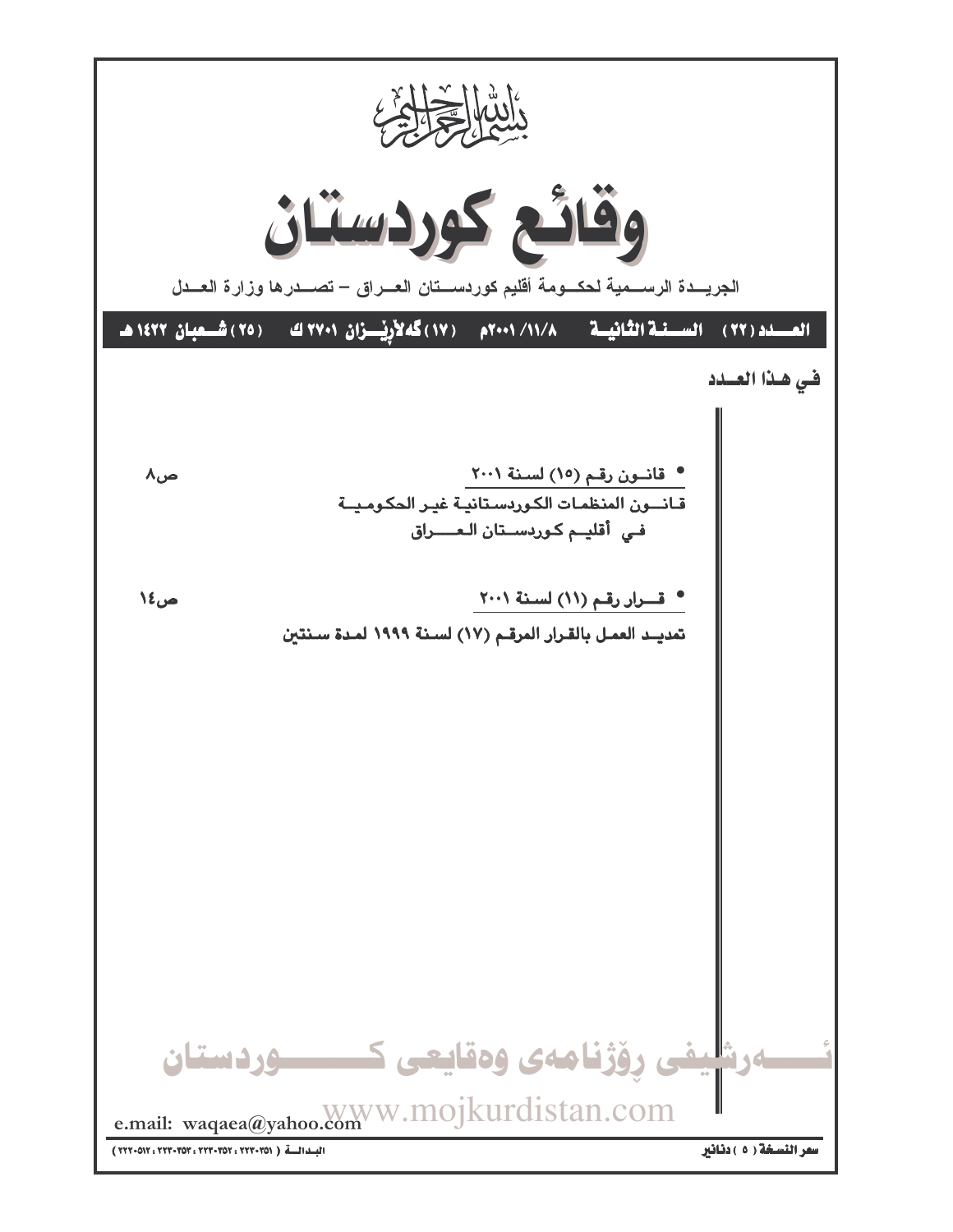# فسطاسا

# به ناوی خوای به خشندهو میهرهبان ىە ناوي گەنەوە ئه نجومەنى نيشتمانيى كوردستانى عيراق ژمارهي دمرهينتان : ١٥

رۆژى دەرھينان : ٢٤/١٠/١٠٠١/١٠٠

یشت به حوکمهکانی برگه(۱)ی ماددهی (٥٦)و ماددهی (٥٢) لـه پاسای ژماره (۱)ی هـهموارکراوی سـالّی ۱۹۹۲و لهسـهر داوای ئهنجومـهنی وهزیـران و ئـهو باسـاکاریپهش کـه ئهنجومـهنی نیـشتمانیی کوردستانی عێراق له دانیشتنی ئاسایی ژماره (۹)ی رۆژی ۲۰۰۱/۱۰/۲۲پـدا ئـهنجامی داوهو ، بـه یێـی ئهو دهسهلأتهش که برگه (۳)ی یاسای ژماره (۱۰)ی سـالّی ۱۹۹۷ پێمـانی داوه ، برِیـاری دهرهێنـانی ئهم باسايهى خوارهوهمان دا :

# یاسای ژمساره ( ۱۵ )ی سالی ۲۰۰۱ ياســای ريِّكخــراوه كوردســتـانييه غهيــــره حكــومييهكـانى هــهريمى كوردســتـانى عيــراق

#### ماددەي بەكــەم :

مەبەست لەم دەستەواژانەي خوارەوە لەم ياسايەدا ماناكانى بەرامبەريانە:

هەريّم : هەريّمى كوردستانى عيّراق.

وهزارهت : وهزارهتي ناوخق.

وهزيـر : وهزيري ناوخۆ.

ريکخراو : هەر ريکخراويکي کوردسـتانيي غـهيره حکومييـه کـه بەرژەوەنـدى گـشتيي بـه هاناچـوون و ئاوەدانكردنەوەو بزاڤي مرۆۋاپەتيى لەخۆگرتبىٚ.

بەشـــى يەكـــەم أدامسه زرافسدن

ماددەي دووەم :

- ۰۱ رێِکخراو دەستەپەکى سەربەخۆی غەيرە حکومىيە ، لە چەند کەسانێکى تەبىعى يێك مـاتورەر بۆ وەدىھانىنى ئامانجەكانى خۆى لە بوارى بەھاناچوون و ئاوەدانكردنـەوەو بزاڤـى مرۆڤاپـەتيى لـە ھەرێمدا دادەمەزرىؒ.
- ٢. ئهم ريکخراوه خاوهن شهخسيپهتي مهعنهويي خۆپهتي و بۆي ههيه له پێناوي وهديهانيني ئـهو ائاما بْجَانەي دەقەكانيانْ لەم ياسايەدا ماتوۋە مۆلگايەتتى مولىك و مىللى دەسىھەلىيەگرو دەستھەلگر (الأموال المنقولة و غُير المنقولة)ي بييٌ.
- دەرەوەي ھەرێمىشدا ييادە بكات.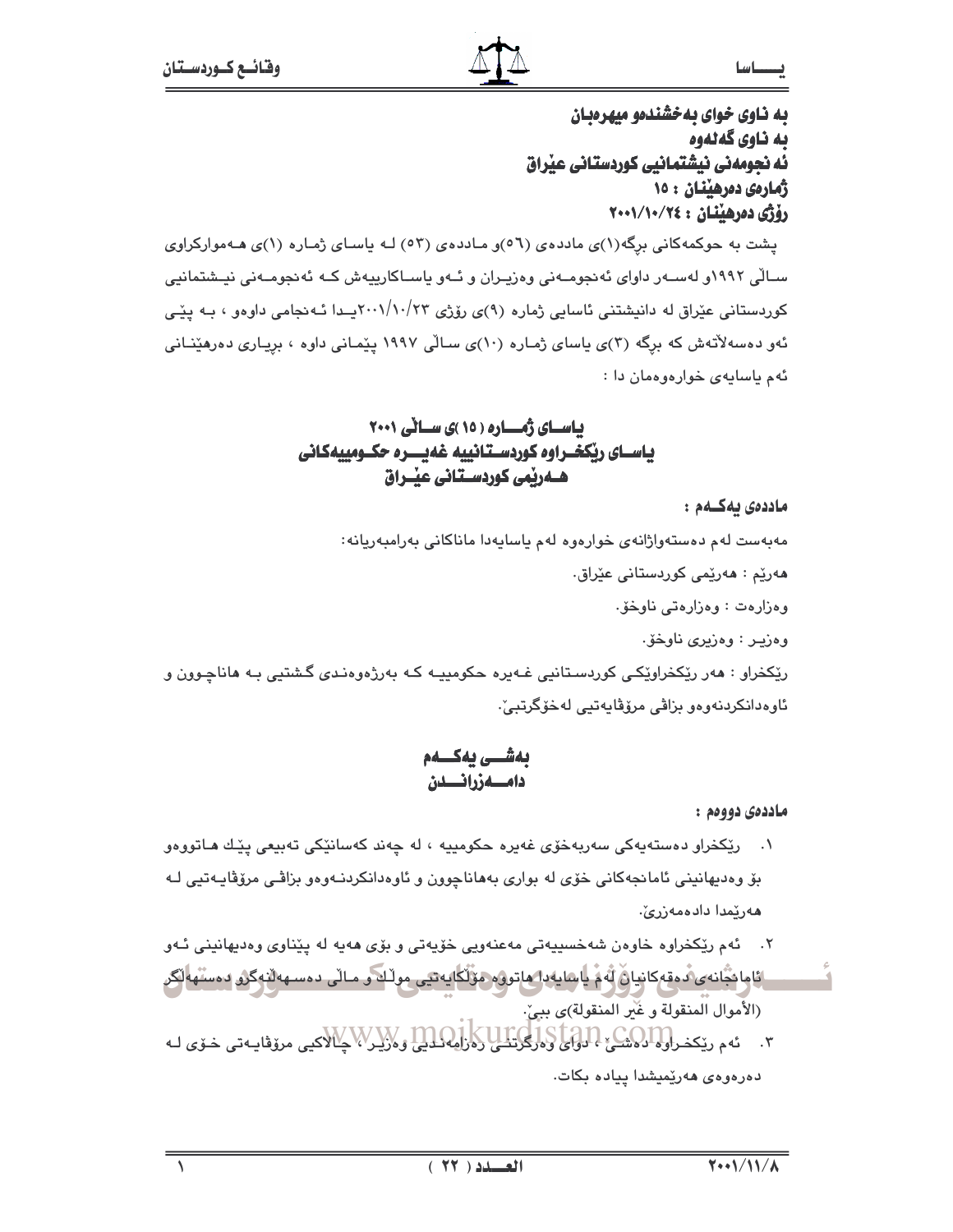٤. ئەم رێِکخراوه بۆ وەدىھانىنى ئامانجەکانى خۆى نـەبىؒ ھـەوڵى وەدەست ھـانينى ھـيچ سـوودو قازائجێِکی ماددی نادات.

ماددەى سىنىمم :

ئەو كەسەي كە لە بەردەم دادگاكان و لايەنە رەسمىھو نارەسمىيەكاندا دەبىؒ بە نوێنەرى رێكخراوەكـە تەنيا سەرۆكى رێكخراوەكە خۆيەتى يان ئەو كەسەپە كە سەرۆكەكە ئەو نوێنەرايەتييەى پىٚ دەسپێرىؒ· ماددهۍ چــوارهم :

بۆ دامەزراندنى رێكخراوەكە مەرجە ئەم شەرتوشرووتانە ھەبن:

- ١. ئەنـدامانى دامەزرێنــەرى رێكخراوەكـە نـابى ْلـە يێـنج ئەنـدام كـەمتر بـن. ئەمانـە داواكارييـەك يێشکەش بە وەزيـرى نـاوخۆ دەكـەن و ھـەموويان ئيمـزاي دەكـەن . دەبـيّ ئەھلييـەتى ياسـاييان ههبيٌو هاويٽِچ له گهلٌ داواکهدا پێرۆي ناوخۆي له گهڵدابيٌ کـه ئـهم بهياناتـهي خوارەوەشـي تێدا بیٚ:
- ناوی ریکخراوهکه و مهبهستی دامهزراندنی ریکخراوهکه به مهرجی مهرکهزی ئیدارهکهی لـهناو أ. هەرێمدا بێت.
- ب. ناو و نازناو و جنسييهت و تهمهن و پيشهو جێگـاي دانيـشتن و ئههلييـهتي زانـستيي يـهك بـه يەكى ئەندامەكان.
	- ج. داهاتی دارایی و سەرچاوەكانی داهاتی رێکخراوەكە .
- د. ئەو ھەيئەتانەي كە رێكخراوەكە دەنوێنن و ئىدارەكەي دەگرنە ئەستۆ ، لەگەلْ روونكردنەوەي ئيش و کار و شێوازی بهگهنکردن و کۆتايى ماتنيان.
- ۲. دەبئ مەبەست لە دامەزراندنى رێِكخراوەكە روون و ئاشكرا بێت و راگەپەنرابیٚ و لە گەلْ يێـرۆی گشتيدا (النظام العـام) يێڃەوانە نەبىٚ.
- ۰۳ دەبیٚ رێکخراوەکە بە رێگاو شێوازی مەشروع و بەپێی حوکمەکانی یاسا کارپێکراوەکانی ھەرێم مەبەستەكانى خۆي بيێكى و لە گەل پێداويستى يێرۆي حوكمى فيدراليشدا يێڃەوانە نەبىٚ.
- ٤. نابيّ ئامانجي ئەوە بيّ كـه تـۆوي دووبـەرەكى و فـەرق و جيـاوازى لـه نێـوان نەتـەوەو ئـايين و مەزەبە جۆر بەجۆرەكاندا بچێنىٚ٠

ماددەى يېنجـەم :

- ۰۱ وەزیر دەبیْ له ماوەی شەست رۆژدا کـه لـه رۆژی لـه وەزارەت تۆمـار کردنـی داواکاریپهکـەوە دهست ییٚ دهکا سەیری داواکاریپەکە بکـاو بیبرێتـەوه . خـۆ ئەگـەر داواکاریپەکـە شەرتوشـرووتی
- پاسايي تەرار بەجىؒ نەھێناپور ئەرە لەر بارەدا رەزير دەبیؒ ھەرالەی دامەزرێنەرەكانی بكاتـەرە تـا گەم و كورتپەكاش بهینندۈە سەربارى ئەوجا ماۋەي براندنەۋەي داواكارىيەكە لىڭ ئۆزى داۋاكارىيە تازەكەرە حساب دەكرىؒ.
- ئەندامانى دامەزرێنەر بۆيان ھەپە لە دادگاى تەمپيزى ھەرێمدا تەمپيزى بكەنەوە لە مـاوەي پــازدە رۆژدا ـ که له رۆژى تەبليغەوه دەست يېّ دەکا ـ ئيدى بريار بريارى دادگاکەيەو دەبردرێتەوە.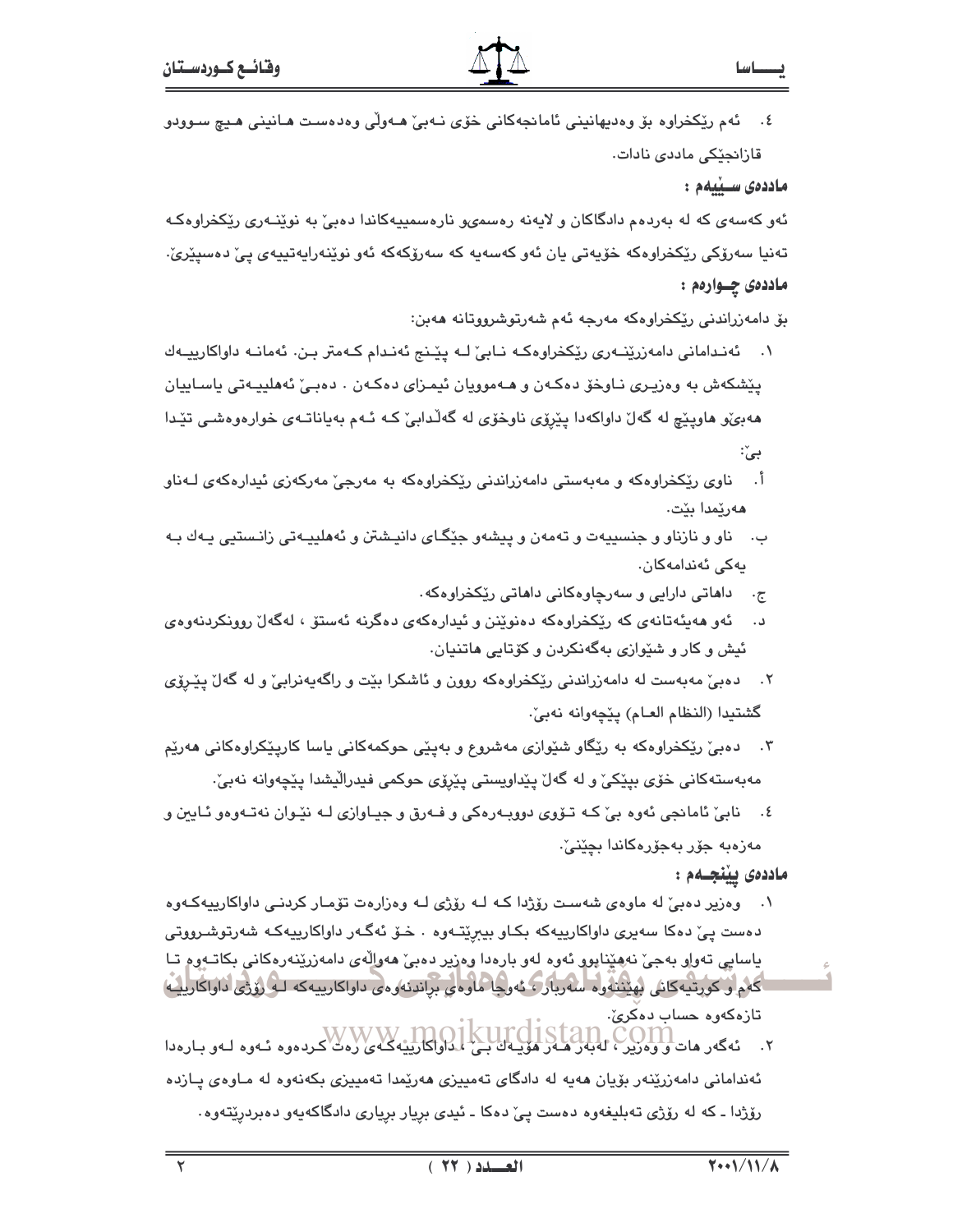۳. ئەگەر ھات و داواكارىيەكە لەو ماوەيەدا كە لە برگەي (۱)دا ھاتووە نەبرێندرايـەوە ، ئـەوە لـەو بارهدا به قبولکراو له قهلهم دهدريّ.

#### ماددەى شەشــەم :

له پێرۆی ناوخۆی رێکخراوهکهدا دهبیؒ ههموو ئەو حوکمانه دیار بکرێن که پەيوەندىيان بە رێکخستنی کاروباری ئیداری و دارایی و هونهری و چۆنێتیی دانان و دامهزراندنی کهسـانی سـهر بـه رێکخراوهکـه و قبولٌ كردنى ئەندامەكانييەوە ھەيە.

#### ماددەي جەوتىمم :

رێکخراوهکه دهبیؒ نُهم سجل و تۆمارانەی خوارەوە رابگریؒ بەمەرجیؒ داپەرەی کـاتبی عـﻪدل تەسـدېقی کردېن :

- سجلي ئەندامان و (ئەوانەي سەربە رێكخراوەكەن).  $\cdot$ 
	- سجلی بریارو مەحزەری دانیشتنەکان.  $\cdot$   $\mathsf{r}$ 
		- ۰۳ سجلی پرۆژەكان.
		- ٤. سجلي حساب و حسابکاري.
		- ٥. سجلي ئهموال وكهلويهلهكان.

# يەشى دووەم ناما نجسهکان و شــیدّوازی کـار

## ماددەى ھەشــتەم :

رێِکخراوه بوّ وهديهانيني ئهمانهي خوارهوه تێدهکوشيٚ:

- ۰۱ ٪ به شداریکردن و هاوکۆمـهکی لـه بـواری بههاناچـوون و ئاوهدانکردنـهوهو بزاڤـی مرۆڤاپـهتی لـه ههريم و دهرهوهي ههريمدا بـه ههماهـهنگي و هـاودهنگي لـه گـهان وهزارهتـي نـاوخوّ و وهزارهتـي يارمەتى مرۆۋاپەتى و ھاوكارى و وەزارەتە يێوەنديدارەكانى دېكەدا.
- ٢. هاوکاري لهگهل ريکخراوه بيانيپهکاني ناو هـهريم لـه بـواري بههاناچـوون و ئاوهدانکردنـهوهو بزاڤي مرۆڤاپەتپدا.

## ماددەى ئۆيىلەم :

رێِکخراو ئامانجهکانی خۆی لهم رێِگایانهی خوارهوه دێنێته دی :

۰۱ - ئەو دھاتە داراييەى كە لەبەر دەستيدا ھەيە.

۔<br>۔ اگر لیا مونا قصوں موزانی (آتی اجیب جے کربنی پاروڑو ، ناو مدانکاریہ کانی کوردستانی) لیا شادار دمیگرا

گرێبەستیى دەكات www.mojkurdistan.co

۴. - پێوهندي له گەل كورده پەنابەر و غەربب كەوتوۋەكانى ھەندەرانى كوردستاندا دەكاو ، دنەيان دهدا که سهرمایهکانیان له پرۆژه گـهلي بههاناچـوون و ئاوهدانکردنـهوهو فـراژوو کردنـي (التنميـة) هەريمدا وەبەربھينن.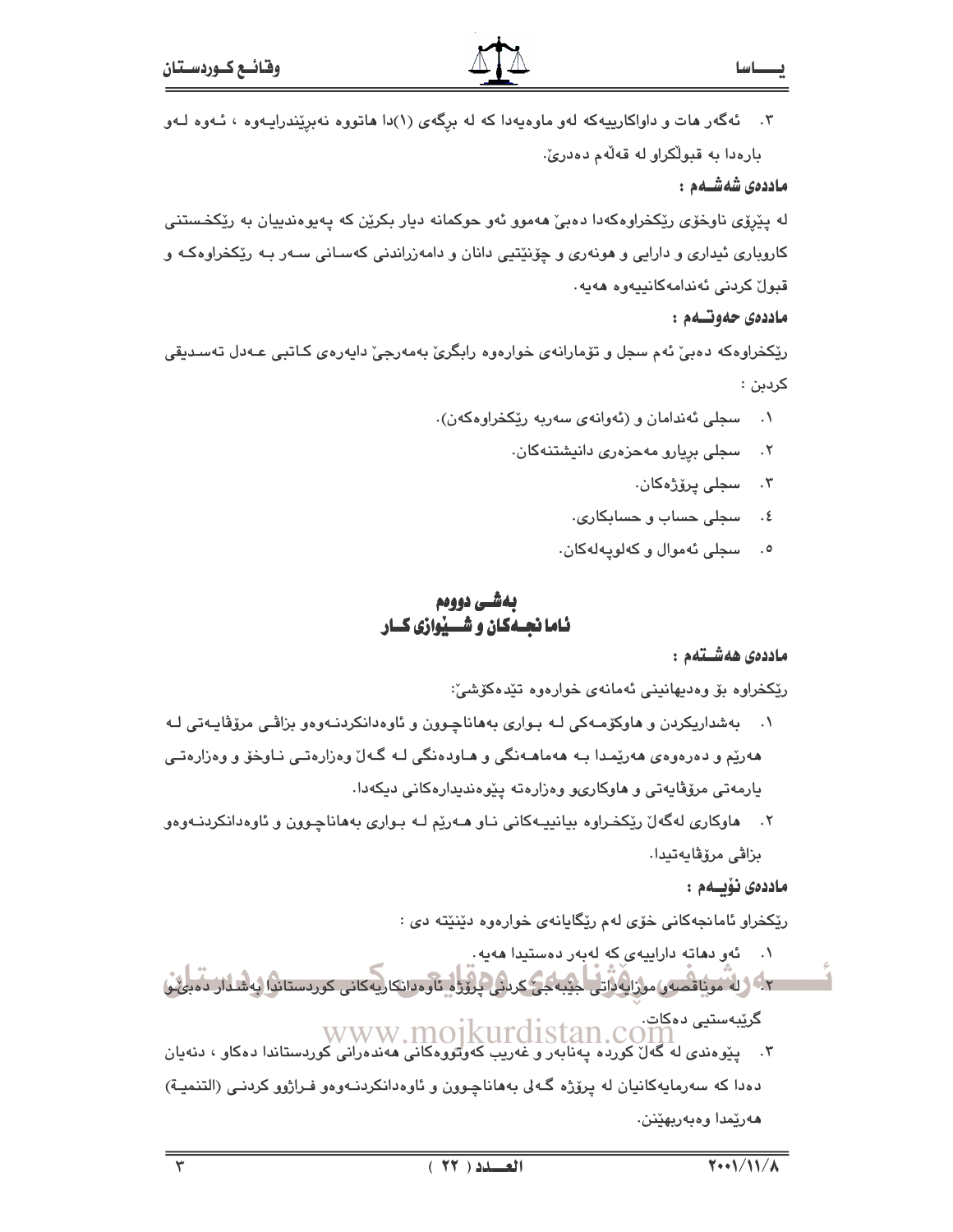٥. بەرژەوەندى گشتى وا دەخوازىّ كە ھەرێميش لە گەلّ رێكخراوەكەدا بۆ جێبەجىّ كردنى يـرۆژە فراژوكارییهكان له هەرپمدا هاوپشك بى بەشدارى بكات.

بەشــى سـێيەم دارایس ریکخسراوهکه

#### ماددەى دەبىلەم :

يـــــاسا

رێِکخـراو ، درایـی خـۆی بـه بوجهیـهکی سـالأنه بـهرِێوه دهبـا کـه بـهیێی پێـرِۆی حـسابکاریی دایـهره رەسمىيەكان رێكى دەخاو جێبەجێى دەكا ٠ ھەموو حساب و حسابكاريەكيـشى دەكەوێتـﻪ ژێـِر ركێڧـى تەدقىقكردنى رىقابەي دارايى ھەرێمەوە.

#### ماددەى ئىسازدە :

دارايي رێِکخراوهکه لهمانهی خوارهوه يێك دێ :

- ۰۱ گەو بەش و يشكەي كە ئەندامەكان دەيدەنى،
- ۲. ئەو دەسنگەو بەخشش و خەلات و پيتاك و دارايى و وەقف و وەسپەتەي كە تاكە تاكەي خەلك و لايەنى دېكە دەيدەنى،
- ۰۳ ـ ئەو داھاتانەي كە رێكخراوەكە بە بزاۋ و چـالاكيى خـۆي و وەبـەرھێنانى دارايـى خـۆي دەسـتى دهكەوئ.

#### ماددەي دوازدە :

رێِکخراوهکه بۆی مەيە لە گەلٌ رێِکخراوه بيانيەکاندا گرێ بەستى بکات يان کۆمەك و پيتـاکى مـاددى و عــهینی لــه ههندهرانــهوه وهربگــریّ ، لــهم بــارهدا پێویــسته وهزارهتــی نــاوخۆو وهزارهتــی یارمــهتی مرۆۋاپەتى و ھاوكارى ئاگادار بكات .

#### ماددەى سىيازدە :

رێِکخراو پێویسته له کاتی ههموو ساڵێکی دارایی پـان لـه کـاتی زهرورهتـدا ئـهم رایو٘رتانـهی خـوارهوه يێشكەش بە لايەنە يێوەندىدارەكان بكات :

- ۰۱ \_ رایوّرتی دارایی سالآنه که ههموو داهات و خهرجی تێدا بێت.
- ۲. رايۆرتێکي ئاوداماني سالانه کـه هــهموو خزمــهت و پــرۆژەي بـه هاناچـوون و ئاوەدانکردنــهوەو بزاڤي مرۆڤايەتى تێدا بێت و ئەو لايەنانەش نيشان بدات كە سووديان لێي وەرگرتووە.
- ٣<sub>د ،</sub> راتورتێاڠ مەمور پلان و بەرنامەي بەماناچورن و ئارەدانكارى و فرازوكاريى مەرىمى تێدا پێت .<br>که بۆ سالى تازەي دارايى بنياد دەنرين .

# $\frac{1}{2}$  مادددی چـوارده : www.mojkurdistan.com

۰۱ \_ رێِکخـراو لــه مزوکرێـی دامهزرانـدن (رسـوم التأسـیس) و مزوکرێـی تهسـدیقکردنی سـجلهکانی سەرفرازە (عەفو دەكرىّ).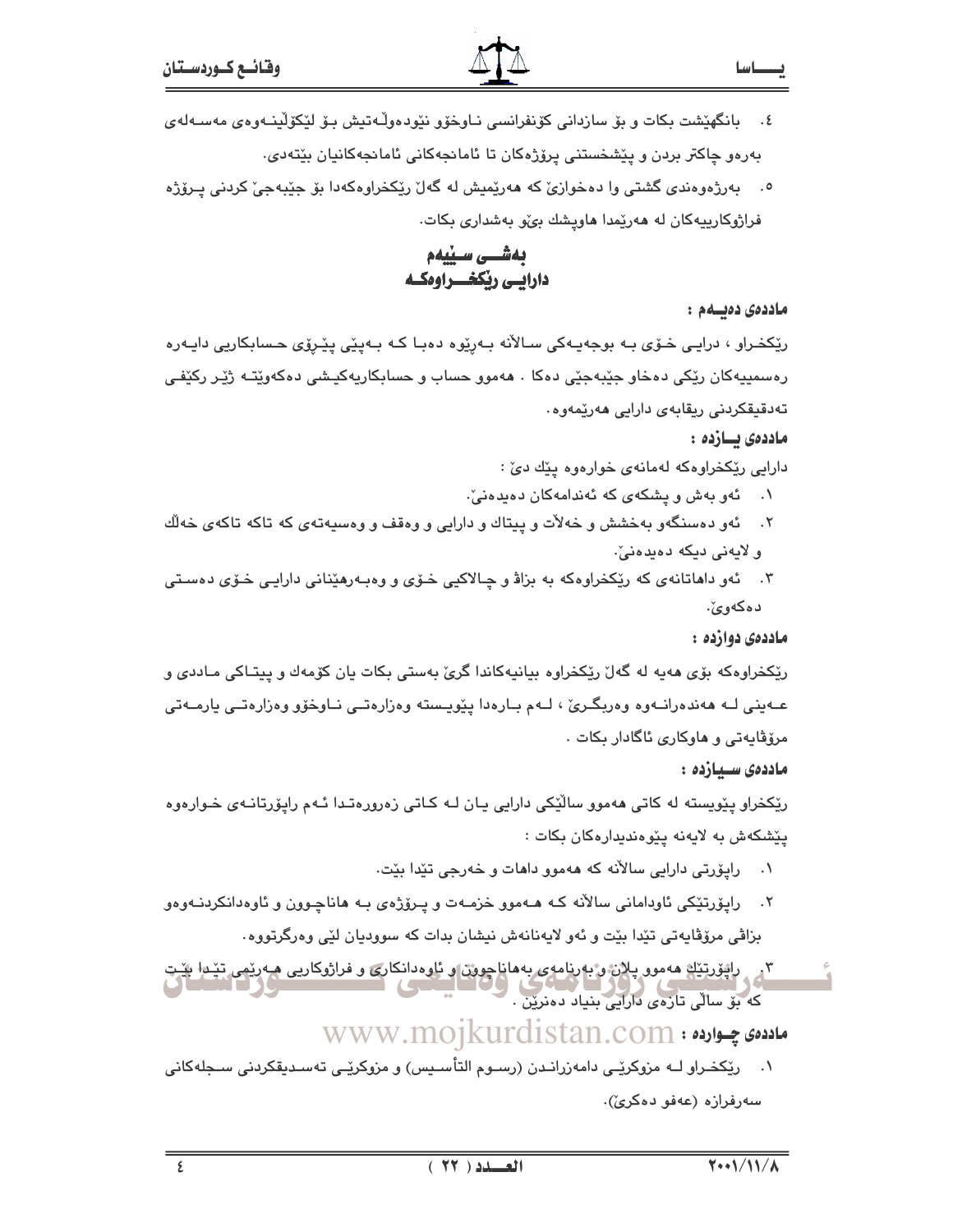۲. سەرۆكايەتيى ئەنجومەنى وەزيران يان ئەو كەسەي كە ئەنجومەنى وەزيران دەسەلاتى داوەتىێ بۆی مەيە بەيێى بەندو بەست (ضوابط) رێکخراوەکـﻪ ﻟـﻪ ﺑـﺎج و مزوکرێـی گـومرگ عـﻪفو بكـﺎت تـﺎ ریکخراوهکه ئامانجهکانی خۆی بهینیتهدی.

#### ماددەى يــازدە :

رێِکخـراو بـۆی هەپـه ، دوای رەزامەنـدیی وەزیـر ، رێِکخراوەکـه هەڵبوەشـێنێتەوە يـان تێکـەلٚ بـه رێکخراوێکی دیکهی بکات که ئامانجەکانیان چونیەك بـن و زۆریـەی ئەندامەکانیـشیان رازی بـن. ئەگـەر وهزیریش رازی نهبیؒ ئەوه ، لهم بارەدا بریارەکەی وەزیر ئەوەی لەباردا ھەپـە کـه لـه بـەردەم دادگـای تهمییزی ههرێمدا له ماوهی (١٥) رۆژدا که له رۆژی دهرچوونی بریارهکهوه دهست پـیّ دهکـا تانـهی لیّ بدرێٚ.

#### ماددەى شــازدە :

لەسەر داواكردنى وەزير يان ئەو كەسەي كە وەزير دەسەلأتى پىّ دەدا ، دادگاي بېدائـەي ناوچـەي رێِکخراوهکـه دهشـی بـه برِیـاری پـاش وهرگرتنــی پلــهی بنــبرِی رێکخراوهکـه ههڵبوهشـێنێتهوه لــهم حالّهتانهي خوارهوهدا :

- ۰۱ ئەگەر ماوەي سالْيْك بەسەر دامەزراندنى رێكخراوەكەدا تێپەربوربى،و ، رێكخراوەكـە بـەبى، ھـيچ هرکارێکی له دهسهلات بهدهر ، ئیشو کاری خوّی به پێی دهقی پێرۆکهی دهست ییّ نهکردبیّ:
	- ٢. ئەگەر بزاقەكانى لەو ئامانجانە لايدابى كە بۆى دامەزراوە.
- ۰۳ نهگهر ئهوهنده لاواز بووییٌ که نهتوانیٌ عههد و پـهیمان و ئیلتیزامـاتی دارایـی و یاسـایی خـوّی بەجىٰ بهێنىٰ.

## ماددەى جەڭسدە :

ئەگەر رێکخراوەکە بە ئارەزووى خۆى ، خۆى ھەلوەشاندەوە ، ئەوە لەو بارەدا ھەيئەتەکەي خـۆي پاکتاوکارێك (مصفى) يان پترې بۆ دادەنىؒ ، بەلاّم ئەگەر دادگا ھەلّى بووەشێنێتەوە ، ئەوە لەم بارەدا دادگای بیدائهی ناوچـهی رێِکخراوهکـه یاکتاوکـاری بـۆ دادەنـیٚ و دەسـتبەجیٚ دەسـت بەسـەر موڵـك و داراييدا دەگرىّ تا ياكتاوكردنى ياسايى تەوار دەبىّ:

# مىدە مشەھقى رۆژنامەي ۋەقايىچى كىسىسىۋردىستان

بریارهکانی دادگای بیدائه لـهو حالّهتانیهدا کـه دوقـهکانیان لـه مـاددهی (١٦،١٧)ی ئـهم یاسـایهدا هاتووه یا رای ئەوەپە لە ماوەی (٢٥) زۇردا كە لە زۇرى لوانزى تەبلىغەكەرە دەست يې دەكـا ، لەبـەر دەم دادگای تەمپیزی ھەرێمدا تانەی لىٚ بدریٚ.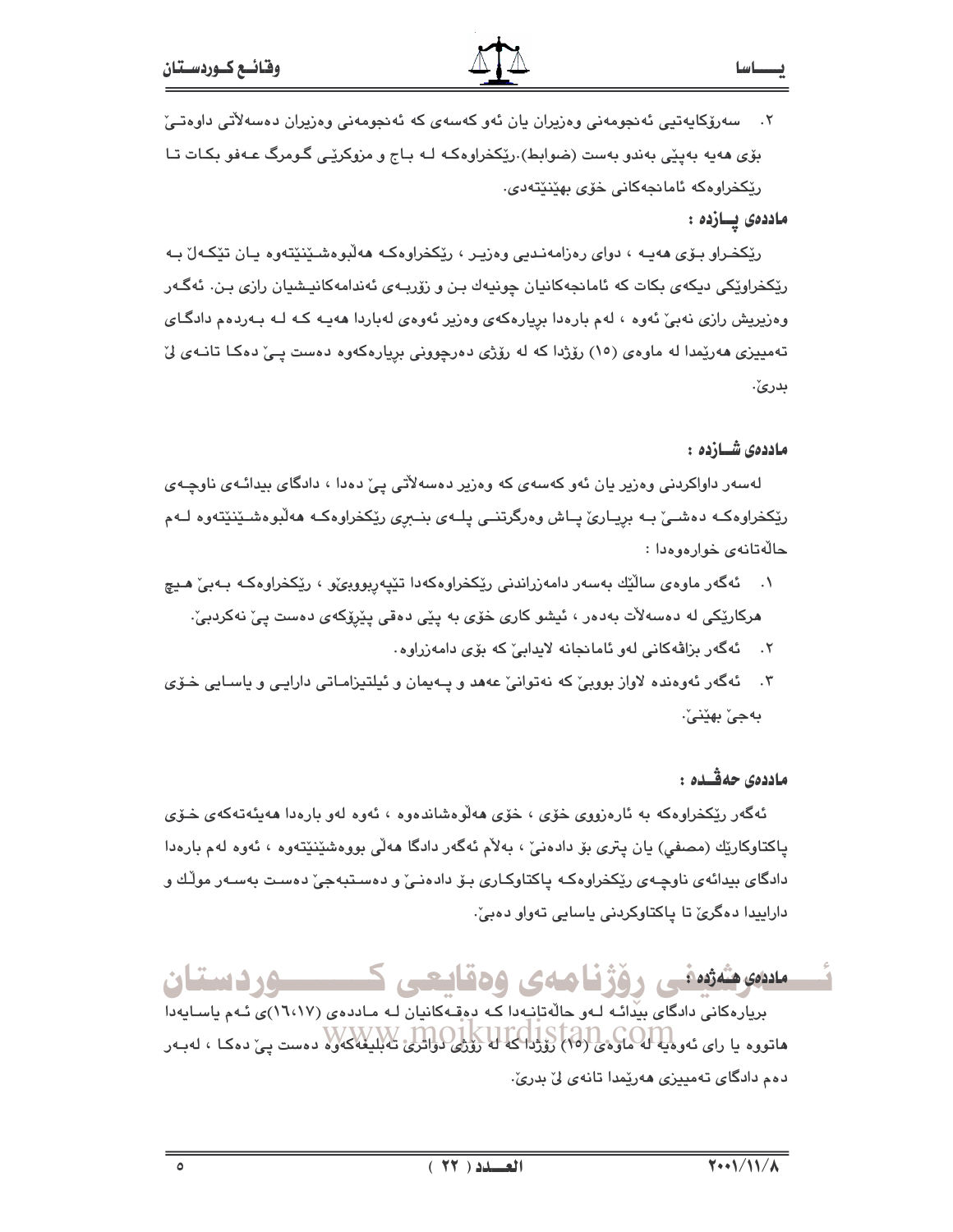# " حوكمـه كَشَـتييهكـان "

#### ماددەى ئــۆزدە :

- ۰۱ ريکخراوه کوردستانی عيراقييه ناحکومييهکان که ئيستا بهرقـهرارن ، دهبـی ّلـه مـاوهى شـهش مانگدا که له رۆژی بهکارخستنی ئهم پاساپهوه دهست پـیّ دهکـا هــهموو بـارودوّخێکی خوّپـان بـه جۆرى بهێننە ژێربار كە لە گەل حوكمەكانى ئەم ياسايەدا بگونجىؒ٠
- ۲. ئــهم ريکخراوانــهش کــه حــوکمی برگــه (۱)ی ئــهم ماددهيــه نههيٚننــهجيّ ، بــه پيّــی ياســای بەھەلوەشاوە لە قەلەم دەدرێن.

#### ماددەى ئىست :

هەر رێِکخراویٚ به پێچەوانەی ئیلتیزامات و پێکهاتنیٚ که له ناو هەرێم یا له دەرەوەی هەرێم بەسـتبێتی پرۆژەكان جېّبەجىّ بكات ، ئەوە ، لەو بارەدا وەزير بۆى ھەيە بە پێى حوكمەكانى ئەم ياسايە و ياسا کاریێکراوهکانی دیکه ئهو رێکخراوه بداته دادگا٠

#### ماددهی بیست و بسهك :

رێِکخراو بۆی هەيە ، دوای رەزامەندیی وەزیر لق لە پارێزگاکانی هەرێم یان دەرەوەيدا بکاتەوە ٠ ماددهی بیست و دوو :

کاروباری رێِکخراوه مرۆپیه غـهیره حکومییـه بیانیـهکانی نـاو هـهرێم ، بـه یێرۆپـهك کـه سـهرۆکاپهتیی ئەنجومەنى وەزيران بۆيانى دادەنى ريك دەخرى،

#### ماددهی بیست و سـیٰ :

هەر دەقىٰ يێچەوانەي حوكمەكانى ئەم ياسايە بێت ناخرێتە بەركار.

# ماددهی بیست و چــوار :

وەزیری ناوخۆ بۆی مەيە رێنمايی يێویست بـۆ سـاناكردنی جێبـﻪجیٚ کردنـی حوکمـﻪکانی ئـﻪم یاسـایه دەربھێنى ؒ.

## ماددهی بیست و یینسج :

يێويسته ئەنجومەنى وەزيران حوكمەكانى ئەم ياسايە بخەنە بەركار.

## ماددهی بیست و شسهش :

ئهم ياسايه له رۆژى بلاوكردنهوەي له (وەقايعى كوردستان)دا دەخرێتە بەركار.

ئـــــەرشىفى رۆژنامەي وەقايعى ك ـــــوردستان د. رؤژ نسوری شساوهیس

an. com التَّسْتَغَرَّوْتُكَيِّ تَمْ تَحَلُّوْتَ فَلَسَّمْتَتَمَاتَيْنَ كَوْرِدِسْتَانِي عَنْدِاقَ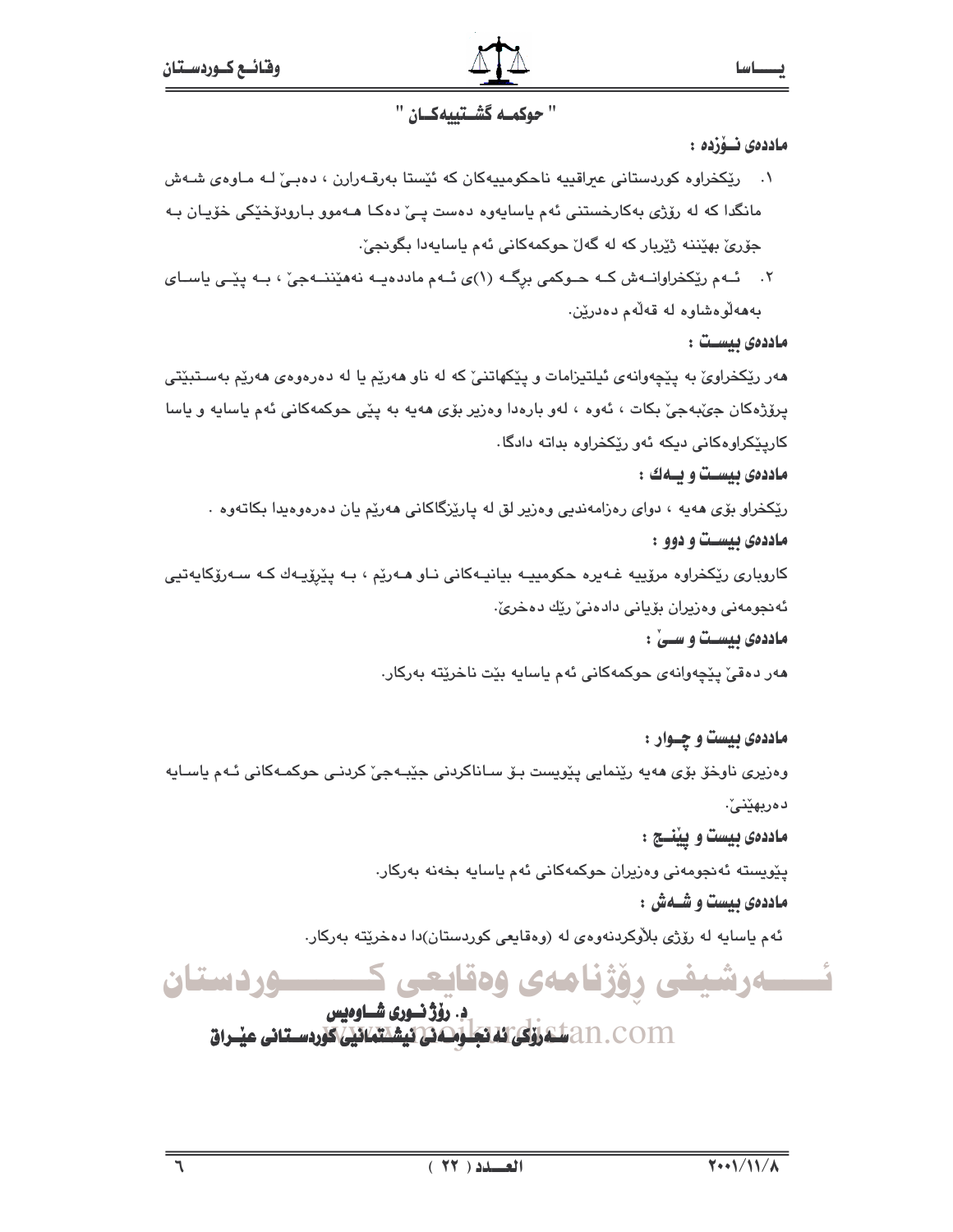# هيؤكياره زهروورهكيان

لهبهرژهوهندی گهلهکهمانـه ، بـه تایبـهتیش لـهم قۆنـاغی ئهزموونـه دیموکراتیهمانـدا و مـافی رهوای خۆشێتی که رێکخـراو گـهلی لـه بـواری بههاناچـوون و ئاوهدانکـاری و فراژوکاریـدا ببیٌـو ، لـه پێنـاوی رەخساندنى دەرفەتيش بۆ رێِكخراوە كوردستانيەكان كە بتـوانن لـه رێِگـاى پێشكەشكردنى خزمـەت و پرۆژەو ياريدەدانى بنيادى ئـابووريى نيـشتمانىيەوە ھاوبەشى لـەو بوارانـەدا بكـەن و سـووديش لـه شارهزاییهو وزهو توانای ههموو چین و تویْژْیْکی کوّمهالگاکهمان وهربگیری ، لهبـهر ئهوانـه ، هـهمووی ، ئەم ياساكارىيە ئەنجام درا.

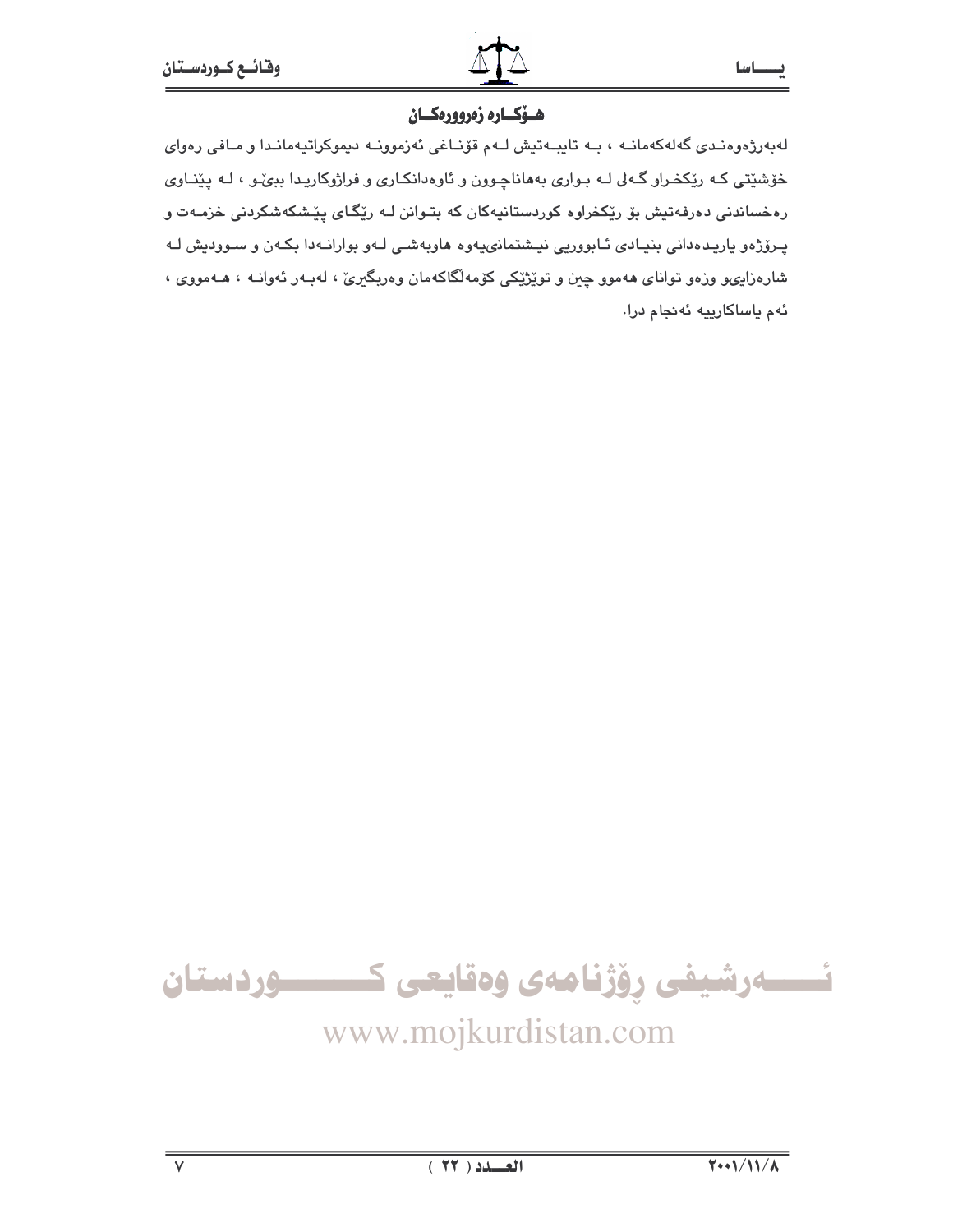حصاسا

به ناوی خوای به خشندهو میهرهبان ىە ناوي گەنەوە ئه نجومهنی نیشتمانیی کوردستانی عیراق ژمارهي بريسار : ۱۱ رۆژى بريسار: ٢٠٠١/١٠/٢٥

" بىريـــــار " یشت به حوکمهکانی برگه(۱)ی ماددهی (۵٦) له یاسای ژماره (۱)ی ههموارکراوی سالّی ۱۹۹۲و لهسهر داوای وهزیری ناوخۆ و رەزامەندیی ئەنجومەنی وەزیران ، ئەنجومەنی نیشتمانیی کوردستانی عێراق لـﻪ دانیشتنی رۆژی ۲۰۰۱/۱۰/۲۰پـدا ئەم بریارەی خوارەوەىدا:

**یهگــهم :** برِیاری ژماره (۱۷)ی سالّی (۱۹۹۹)ی ئه نجومهنی نیشتمانیی کوردسـتانی عیّـراق ، لـه روّر*ژی* تهواو بوونی کاریئ کردنیپهوه واتا له (١٠٠١/١٠/٤) ــهوه بۆ ماوهى دوو سالى تر درێژدهکرێتهوه. .<br>**دووم :** پێوسته لهسهر وهزیری ناوخو حوکمهکانی ئهم بریاره بخاته بهرکار سسيُبِيهُم : ئـهم بريـاره لـه رۆژى ئيقـرار كردنييـهوه دهخريتـه بـهركارو لـه (وهقـايعى كوردسـتان)دا بلأوده كريتهوه.

د. رؤژ نوری شــاوهبس سەرۆکى ئە نجـومـەنى نيشـتمانيى كوردسـتانى عيْـراق

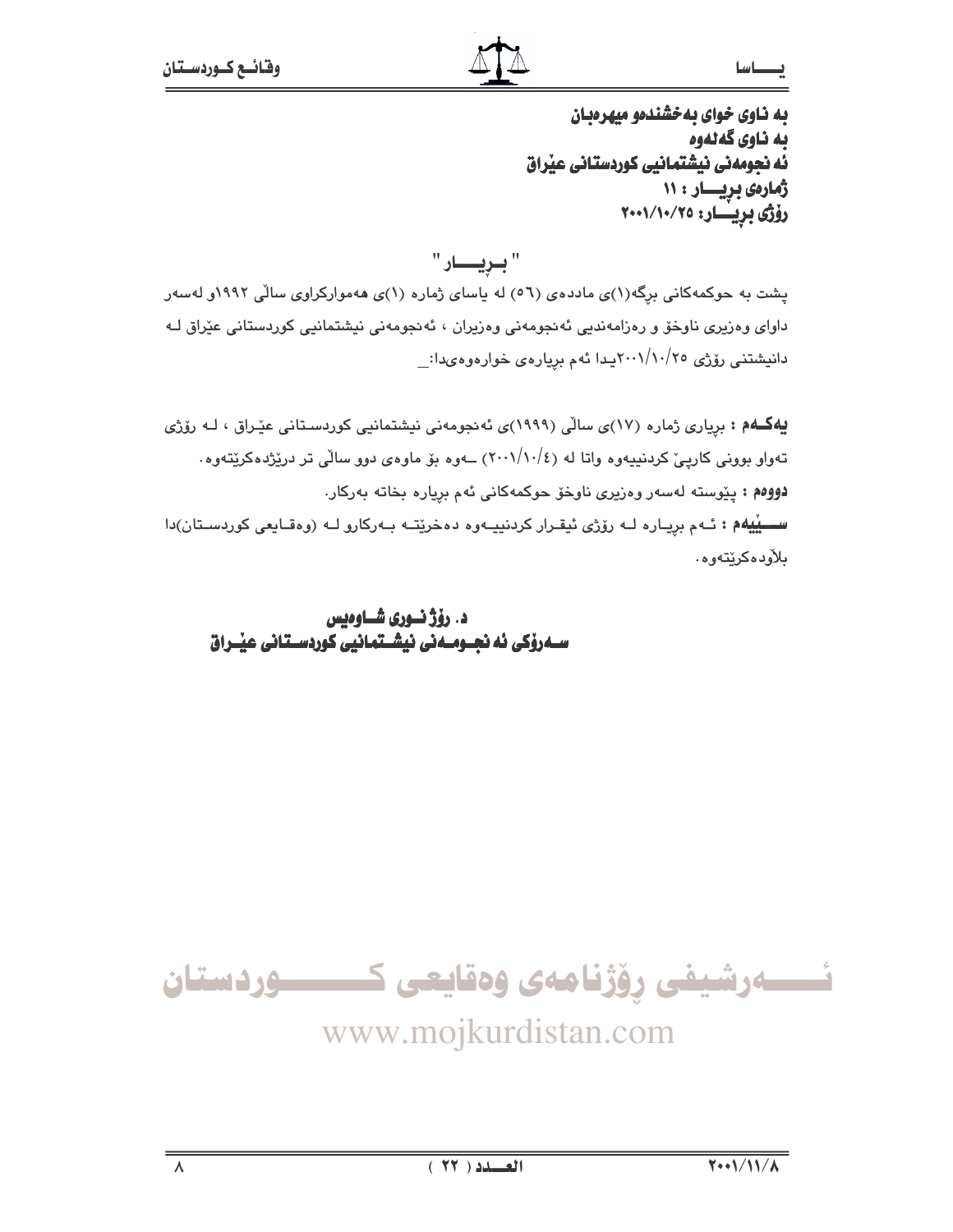بسم الله الرحمن الرحيم باسم الشعب المجلس الوطنى لكوردستان العراق رقم الأصدار : ١٥ تأريخ الأصدار : ٢٤/١٠/١٠٠١

استناداً الى احكام الفقرة (١) من المادة (٥٦) و المادة (٥٣) من القانون رقم (١) لسنة ١٩٩٢ المعدل ، و بنـاءا علـى مـا عرضـه مجلـس الـوزراء ، ومـا شـرعه المجلـس الـوطني لكوردسـتان ـ العـراق بجلـسته الأعتيادية المرقمة (٩) و المنعقدة بتأريخ ٢٠٠\/١٠/٢٢ وللـصلاحية المخولـة لنـا بموجب الفقـرة (٣) مـن القانون رقم (١٠) لسنة ١٩٩٧ قررنا اصدار القانون الأتي:

## قانسون رقبم (١٥) لسنة ٢٠٠١ فانسون المنظمـات الكـوردسـتـانية غيـرالحكـوميــة في افليم كـوردسـتان العـــراق

## المادة الأولى :

يقصد بالتعابير التالية المعاني المبينة ازاءها لأغراض هذا القانون :

- الأقليم : اقليم كوردستان العراق.  $\cdot$ 
	- ٢. الوزارة: وزارة الداخلية.
	- ٢. الوزير : وزير الداخلية.
- ٤. المنظمة : اية منظمة كوردستانية غير حكومية للاغاثة و الأعمار و النشاطات الأنسانية ذات النفـع العام.

## الفصيل الأول التأسيس

المادة الثّانيـة :

- ١. المنظمة هيئة غىر حكومية مستقلة مكونة مـن عـدة اشـخاص طبيعيـة وتنـشأ لتحقيـق اهـدافها في محالات الأغاثة و الأعمار و النشاطات الأنسانية في الأقليم.
- ٢. تتمتع بالشخصية المعنويـة ولهـا حـق تملـك الأمـوال المنقولـة و غــر المنقولـة لتحقيـق اغراضـها المنصوص عليها في هذا القانون.
	- ٢. يجوز للمنظمة العمل في مجال النشاطات الأنسانية خارج الأقليم بعد حصول موافقة الوزير.

٤. لا تسعى المنظمة الى الربح المادي الا لغرض تحقيق اهدافها.

المادة الثَّبالثَّية :

- يعثل المنظمة امام المحاكم و الجهات الرسمية و غير الرسمية رئيسها لو من يخوله .<br>المادة الرابعية : حي الرائح المحاكمي الواقع المستحق المستقبل المستقبل المستقبل في
- يشترط لتأسيس المنظمة ما يلي:<br>١. تقديم طلب الCOIN ، WWW ، TOO IKUITOISTAIT .<br>١. تقديم طلب الى الوزير موقع من اعضاء مؤسسايي لا يقل عددهم عن خمسة اعضاء متمـتعين

بالأهلية القانونية على ان يرفق به نظامها الداخلي مشتملا على البيانات التالية:

- أ. اسم المنظمة و الغرض من تأسيسها على ان يكون مركز ادارتها فى الأقليم.
- ب. اسم كل عضو من الأعضاء و لقبه و جنسيته و عمره و مهنته ومحل اقامته و مؤهلاته العلمية.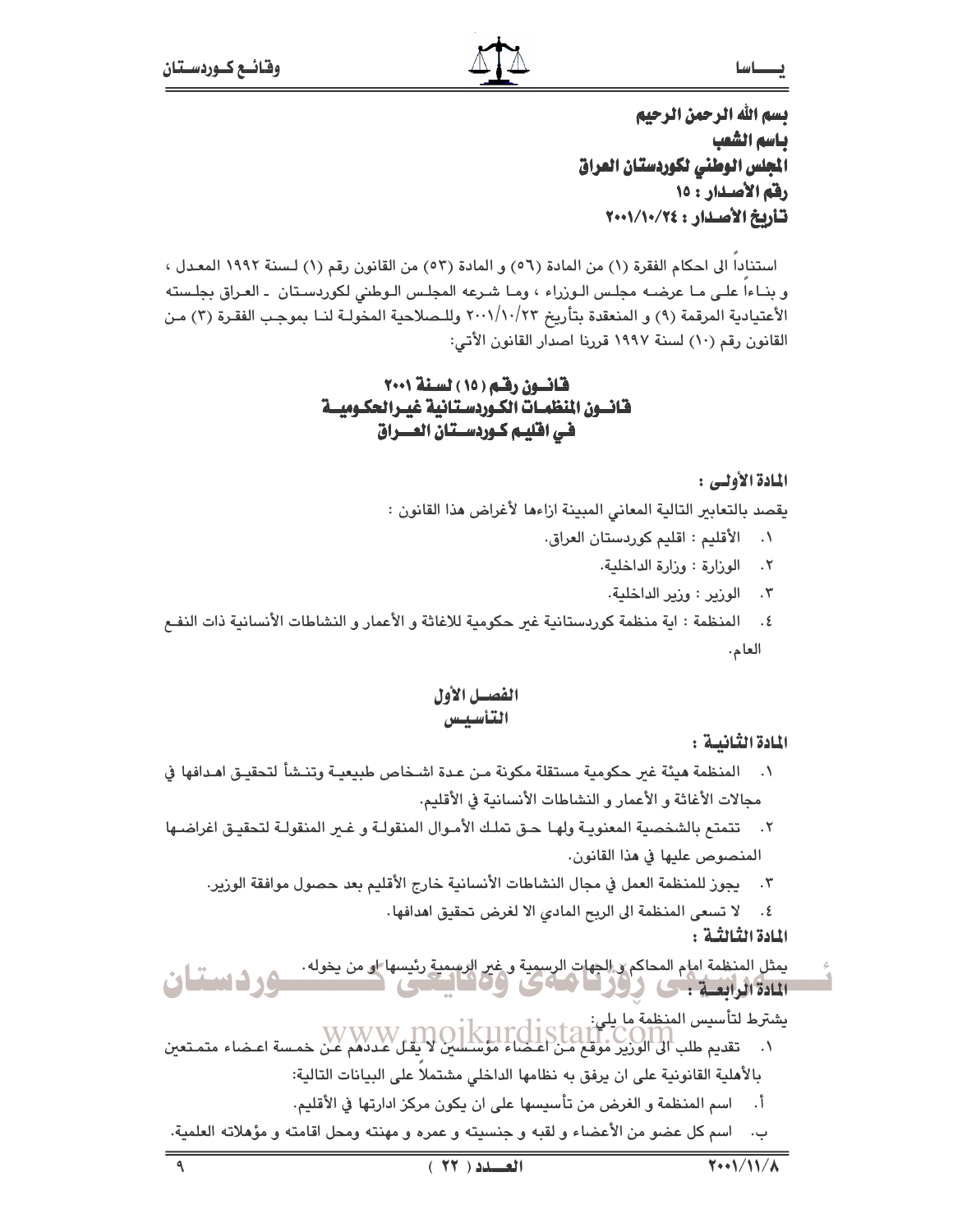يـــــاسا

الموارد المالية للمنظمة و مصادرها.  $\cdot \tau$ 

د. الهيئات التي تمثل المنظمة وتقوم بادارتها و بيان اختصاصاتها و طرق اختيارها و انتهائها.

- ٢. ان يكون غرضها واضحا و معلنا و ان لا يتعارض مع النظام العام.
- على المنظمة تحقيق اغراضها بالوسائل المشروعة وفق احكام القوانين المرعيـة في الأقلـيم و ان لا  $\cdot$   $\mathsf{r}$ تتعارض مع متطلبات نظام الحكم الفدرالي.
	- ٤. ان لا تهدف الى بث الشقاق او التفرقة بين القوميات او الأديان او المذاهب المختلفة.

# المادة الخامسة :

- على الورير البت في الطلب مدة ستين يوماً من تأريخ تسجيله لدى الورارة وفي حالة عـدم اسـتيفاء  $\cdot$ . طلب التأسيس للشروط القانونية اعادته الى المؤسسين لأكمـال النـواقص، عندئـذ يبـدأ سـريان مـدة البت أعتبارا من تأريخ تسليم الطلب مجددا.
- ٢. اذا رفض الورير طلب التأسيس لأي سبب كـان فللاعـضاء المؤسسين تمييـز قـرار الـرفض لـدي محكمة تمييز الأقليم خلال مدة خمسة عشر يوماً من تأريخ التبلغ به ويكون قرار المحكمة باتاً.
- ٣. في حالة عدم البت في الطلب رغم مضى المدة المذكورة في الفقـرة (١) يعتـبر الطلـب موافقـا عليـه بحكم القانون.

المادة السادسة:

تحدد في النظام الداخلي للمنظمة الأحكام المتعلقـة بتنظـيم شـؤونها الأداريـة و الماليـة و الفنيـة و كيفيـة اختيار منتسبيها و قبول اعضائها.

#### المادة السيابعة :

على المنظمة مسك السجلات التالية على ان تكون مصدقة لدى دائرة الكاتب العدل.

- ٠١ سجل الأعضاء و (المنتسبين).
- ٢. سجل القرارات و محاضر الجلسات.
	- ٢. مسجل المشاريع.
	- ٤. منجل الحسابات.
	- ٥. مسجل الأموال و الأثبات.

# الفصسل الثسانس الأهسداف والوسيآئل

المادة الثّامنية :

تهدف المنظمة الى تحقيق ما يلي :

- ١. المـساهمة و التعـاون في مجـال الأغاثــة و الأعمـار و النــشاطات الأنـسانية في الأقلــيم و خارجـه بالتنسيق مع وزارتي الداخلية و المساعدات الأنسانية و التعاون و الوزارات المعنية الأخرى.
- ٢. التعاون مع المنظمات الأجنبية العاملة في الأقليم في مجال الأغاثة و الأعمار و النشاطات الأنسانية. سرورست یی روز کا مائی وہ کا کہی S Santa Se
	- تحقق المنظمة اهدافها بالوسائل التالية : V WWW.MOJKUrdistan Cali
	- ٢. التعاقد و الدخول في المناقصات و المزايدات لتنفيذ مشاريع اعمار كوردستان.
- ٢. الأتصال باللاجئين و المغتربين من ابناء كوردستان و المقيمين في الخـارج و نـشجيعهم لأسـتثمار رؤوس اموالهم في مشاريع الأغاثة و الأعمار و التنمية في الأقليم.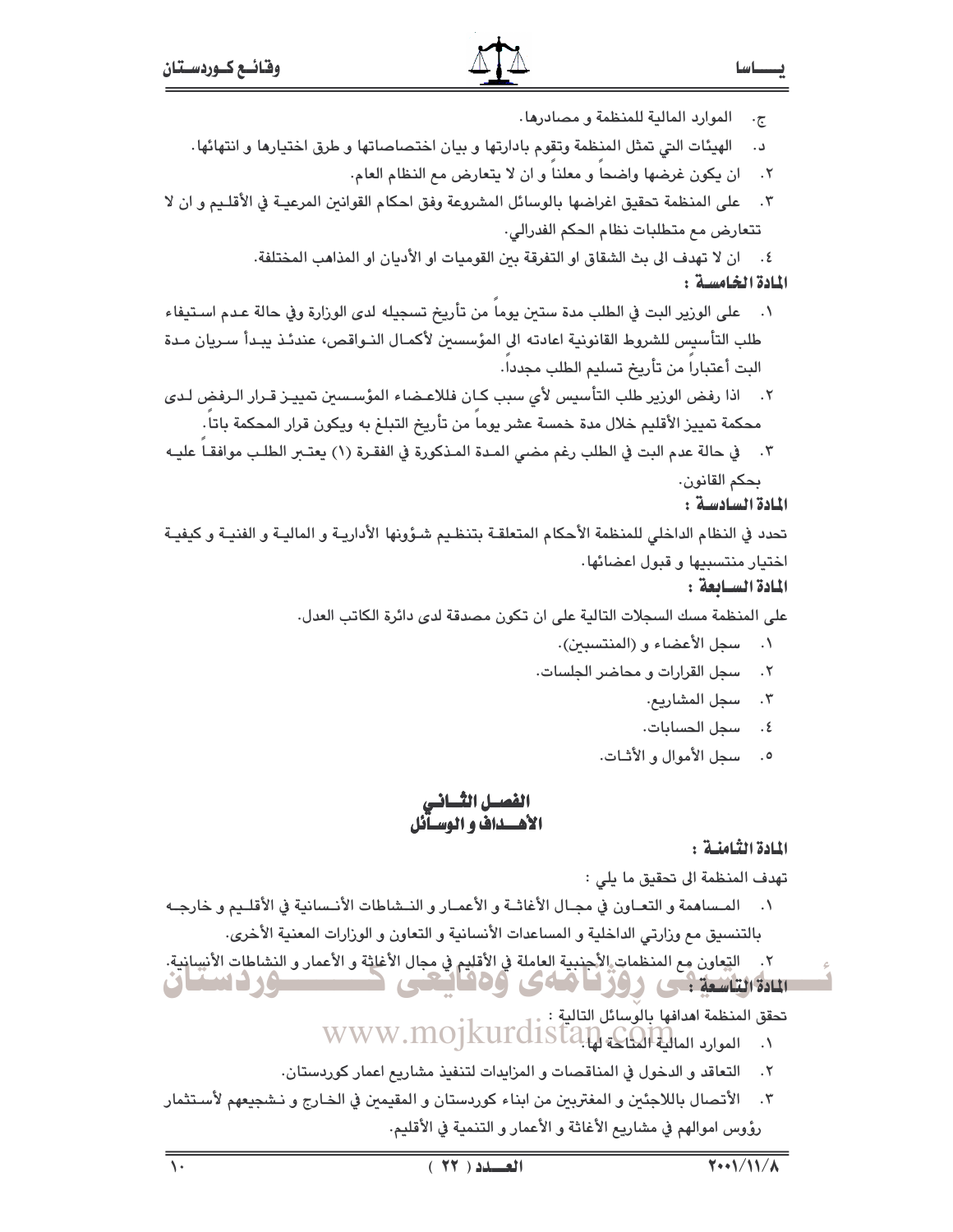- ٤. الدعوة لعقد كونفرانسات داخلية و دولية لدراسة تطوير و تقديم المشاريع بهدف تحقيق اهدافها .
- ٥. لحكومة الأقليم بناءاً لمقتضيات المصلحة العامة ان تساهم مع المنظمة لتنفيذ المشاريع التنمويـة في الأقليم.

# الفصل الثالث مالبسة المنظمسة

# المادة العاشرة:

تتولى المنظمة ادارة اموالها من خلال موازنة سنوية يتم تنظيمها و تنفيذها وفق النظام المحاسبي المعتمد لدى الدوائر الرسمية و تخضع حساباتها لتدقيق الرقابة المالية في الأقليم. المادة الحاديبة عشرة :

تتكون مالية المنظمة من :

- ٠١ ما يساهم به الأعضاء.
- ٢. المنح و الهبات و الهدايا و التبرعات و الأكتتابات و الوقف و الوصية من الأفراد و الجهات الأخرى.
	- الأيرادات التي تحصل عليها المنظمة نتيجة نشاطاتها و استثمار اموالها.  $\cdot$   $\mathsf{r}$

# المادة الثّانية عشـرة :

للمنظمة التعاقد مم المنظمات الأجنبية او قبـول المـساعدات او التبرعـات الماديـة او العينيـة مـن الخـارج

واعلام وزارتى الداخلية و المساعدات الأنسانية و التعاون بذلك. المادة الثالثة عشرة :

على المنظمة تقديم التقارير التالية في نهاية كل سنة مالية او عند الضرورة الى الجهات المختصة.

- ٠١ التقرير المالي السنوي متضمنا الواردات و النفقات.
- ٢. تقرير سنوى مفصل عن خدماتها و مشاريعها في مجال الأغاثة و الأعمار و النـشاطات الأنـسانية و الجهات المستفيدة منها.
	- ٠٣ تقرير مبين فيه خططها وبرا
	- ٤. مجها للسنة المالية الجديدة في مجال الأغاثة و الأعمار و التنمية في الأقليم.

المادة الرابعة عشرة :

- ٠١ تعفى المنظمة من رسوم التأسيس و رسوم تصديق سجلاتها٠
- ٢. لرئاسة مجلس الوزراء أو من تخوله اعفاء المنظمـة مـن الـضرائب و الرسـوم الكمركيـة المـستحقة لتحقيق اهدافها وفق ضوابط تصدرها.

المادة الخامسة عشرة :

للمنظمة وبعد موافقة الورير ان تقرر حل المنظمة او دمجها في منظمة أخـرى ذات اهـداف مماثلـة بموافقـة

اكثرية اعضائها ، و يكون قرار الورير بالرفض قابلاً للطعن لدى محكمة تمييز الأقليم خلال (١٥) يوماً من <del>ارا دان دارد. م</del>ی روز با مه ی وه قایعی ک<del>ه مسئو</del>ر دستان

المادة السادسة عشرة : .<br>يجوز حل المنظمة بقرار من مشكمة بداءة محل المنظمة بعد اكتشابه لايلا الله الله الله بناءاً على طلب يقدم من قبل الورير او من يخوله وذلك في الحالات التالية :

٠١. اذا مضىي على تأسيس المنظمة سنة واحدة ولم تباشر اعمالها المنصوص عليهـا في نظامهـا ، مـا لم يكن التوقف لأسباب قاهرة.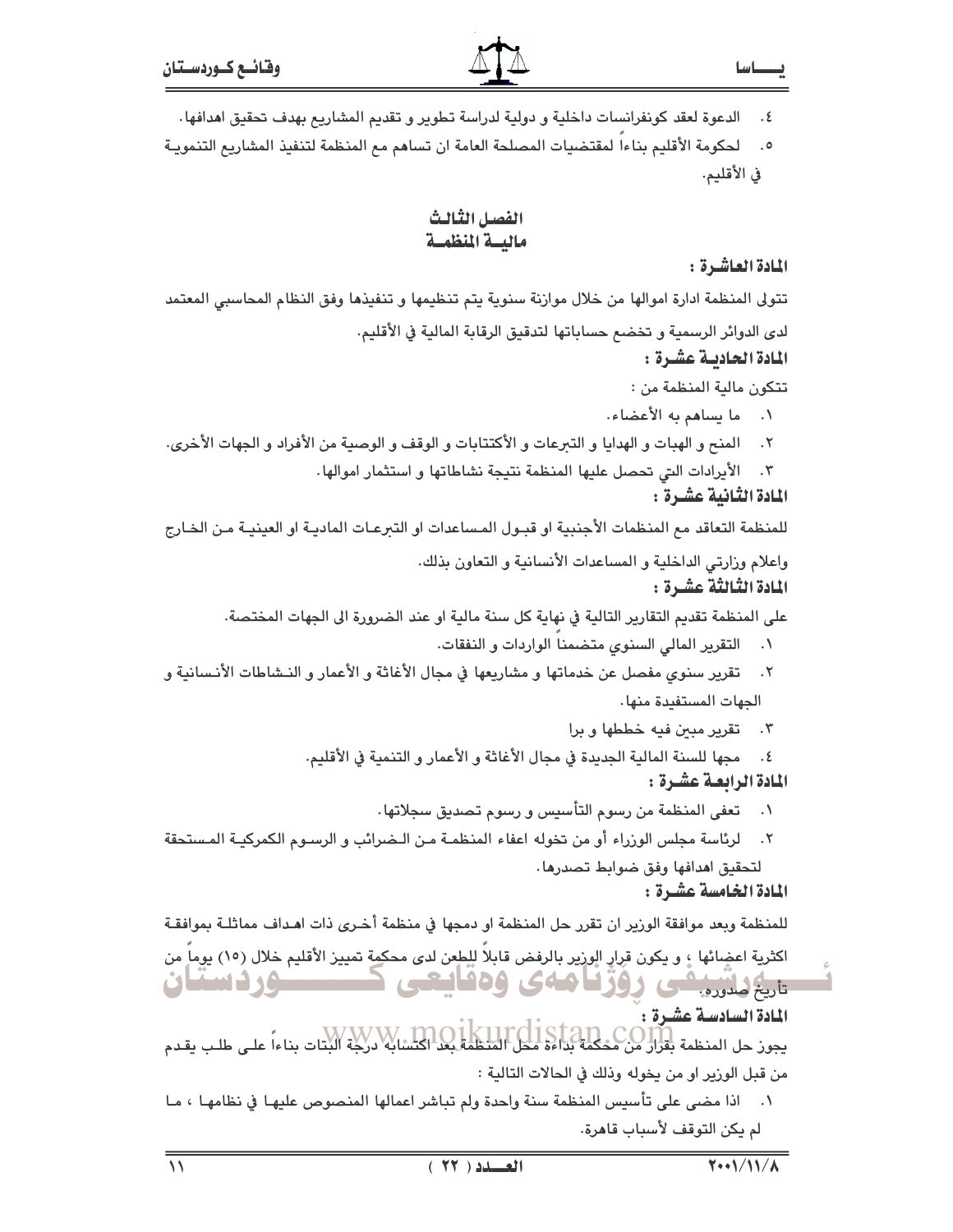اذا خالفت في نشاطاتها الأهداف التي نشأت من اجلها.

٢. اذا اصبحت المنظمة عاجزة عن الوفاء بتعهداتها و التزاماتها المالية و القانونية.

# المادة السابعة عشرة :

اذا حلت المنظمة عين لها مصفي او اكثر يتم تعيينهم من قبل هيأتهـا ان كـان الحـل اختياريـاً او محكمـة بداءة موقع المنظمة ان كان الحل قضائياً وتقوم المحكمة المذكورة بإجراءات وضع اليد فوراً ريثما تجرى التصفية القانونية.

المادة الثَّامنية عشرة :

تكون قرارات محكمة البداءة في الحالات المنـصوص عليهـا في المـادتين (١٦و١٧) مـن هـذا القـانون قابلـة للطعن فيها لدى محكمة تمييز الأقليم خلال خمسة عشر يوما من اليوم التالي لتأريخ التبلغ بها٠

# احكياه عامية

# المادة التاسعة عشرة:

٠١ على المنظمات الكوردستانية العراقية غير الحكومية القائمة تعديل اوضاعها بما ينسجم و احكـام هذا القانون خلال ستة اشهر من تأريخ نفاذه.

> ٢. تعتبر المنظمات التي لم تلتزم بحكم الفقرة (١) من هذه المادة منحلة بحكم القانون. المادة العشيرون :

للورير مقاضاة المنظمة وفق احكام هـذا القـانون و القـوانين النافـذة الأخـرى اذا نفـذت مـشاريعها خلافـاً لألتزاماتها و اتفاقاتها المبرمة في داخل و خارج الأقليم.

المادة الحادية و العشيرون :

للمنظمة فتح فروع لها في محافظات الأقليم او خارجه بعد موافقة الورير. المادة الثانية و العشرون :

يتم تنظيم شؤون المنظمات الأنسانية غير الحكومية الأجنبية المتواجدة في الأقليم بنظام يصدر مـن قبـل رئاسة مجلس الوزراء.

المادة الثالثة و العشرون :

لا يعمل بأى نص يتعارض و احكام هذا القانون. المادة الرابعة و العشيرون :

لوزير الداخلية اصدار التعليمات اللازمة لتسهيل تنفيذ احكام هذا القانون. المادة الخامسة و العشيرون :

> على مجلس الوزراء تنفيذ احكام هذا القانون. المادة السادسة و العشيرون :

ينفذ هذا القانون اعتباراً من تأريخ نشره في جريدة وقائع كوردستان.<br>- ينفذ هذا القانون اعتباراً من ملاكسته سەرشىفى رۇژنامەي وەقايعى

i - Istan.com الموفق العامل.<br>Stan.com ربيس المجلس الوطني لكوردستان العــراق

<u>ـوردستان</u>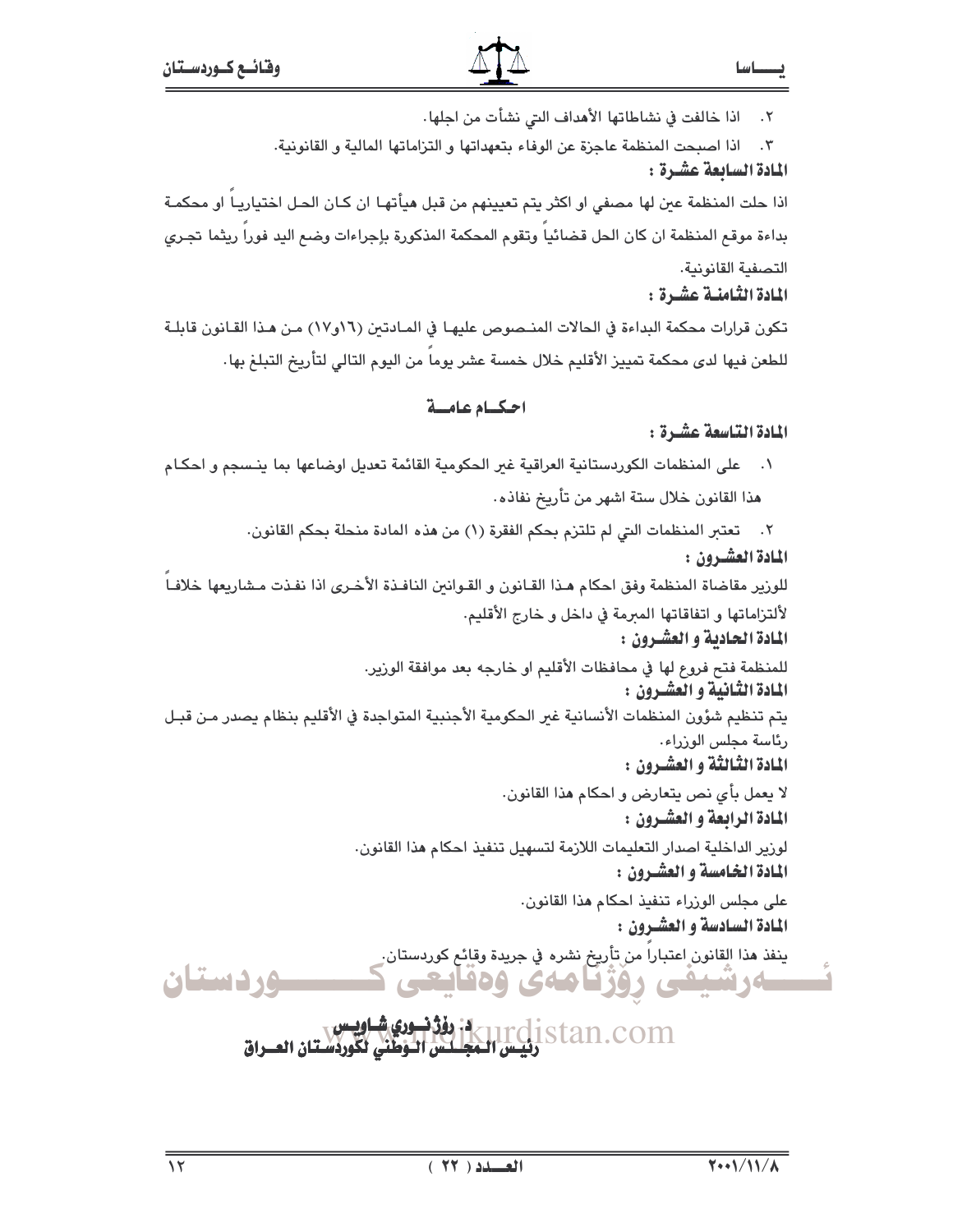صاسا

# الأسباب الموجبة

لمقتضيات مصلحة شعبنا و حقوقه المشروعة في ان تكون له منظمات في مجال الأغاثة و الأعمار و خاصة المرحلة التي تمر بها تجربتنا الديمقراطية و بغية افساح المجال للمنظمات الكوردستانية للمساهمة من خلال تقديم خدمات و مشاريع و مساعدات لبناء الأقتصاد الوطني و للاستفادة من خبرات و طاقات كافـة شرائح المجتمع و بناءاً على ما تقدم فقد شرع هذا القانون.